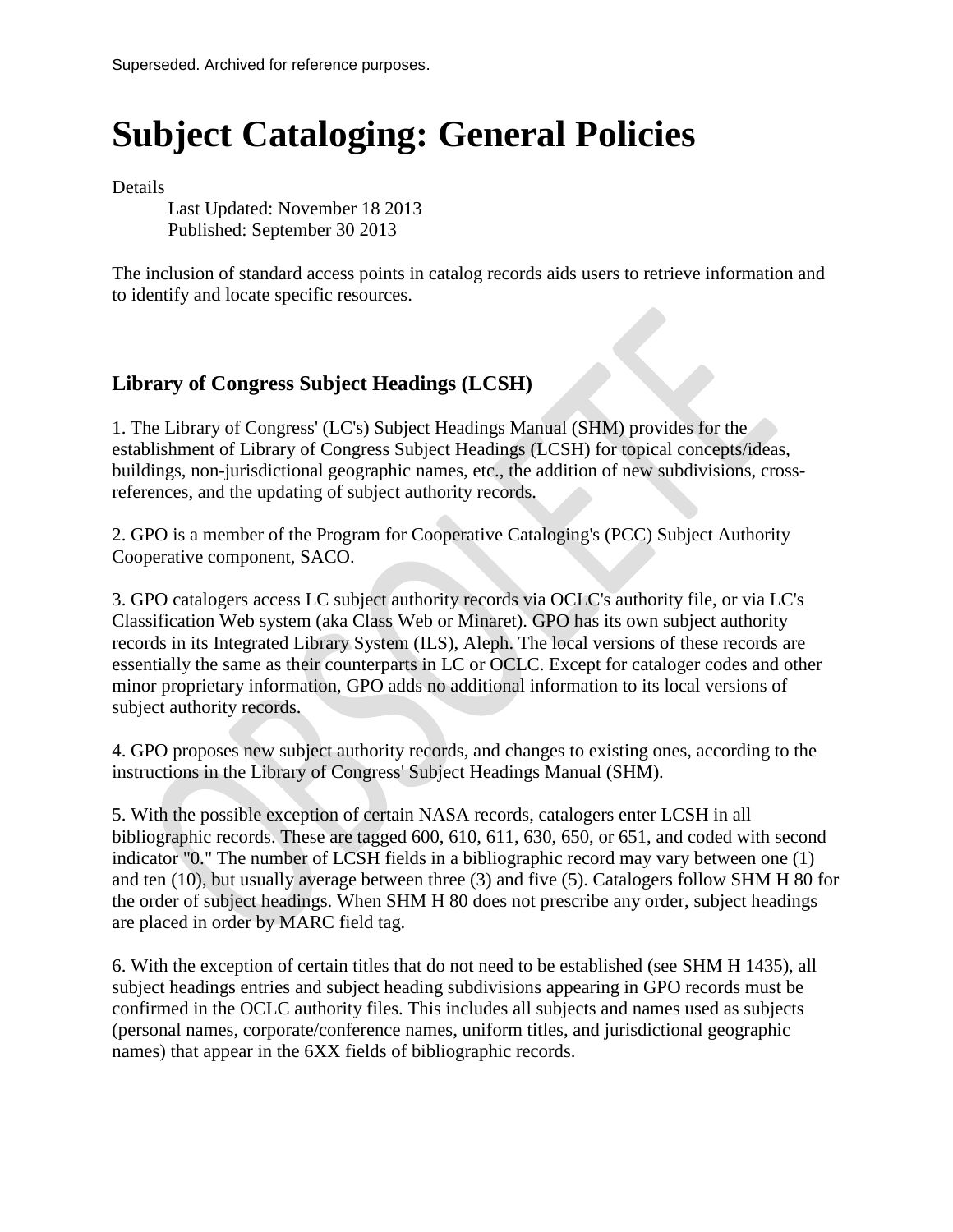7. Catalogers are responsible for correctly assigning and recording subject added entries in the 600, 610, 611, 630, 650, and 651 fields. These must be authorized in the OCLC subject authority file, and follow SHM instructions. Catalogers should additionally follow instructions in the other souces cited below. If a subject heading is needed for the resource cataloged, that is not found in OCLC's subject authority file, or if the heading is found but requires additional authority work, such as the addition of cross-references, the cataloger creates a new or change subject proposal in LC's Classification Web system, following SACO procedures. The new proposed subject heading may be entered in the bibliographic record before being approved by LC, as long as the record is entered at level I, and not at the PCC level. If catalogers are not sure whether to make a proposal or not, they should ask the SACO liaison first (before beginning any work).

GPO catalogers consult the sources listed below for instructions on subject heading assignment, checking and revising subject headings in existing records, and the proposing of new and changed subject authority records needed for subject cataloging.

The primary sources consulted are:

- SHM Subject Headings Manual
- LCSH (Library of Congress Subject Headings) via [Classification Web \(Class Web\)](http://classificationweb.net/Menu/subject.html) or Minaret
- [SACO Participant's Manual](http://www.loc.gov/aba/pcc/saco/documents/SACOManual2007.pdf)
- [Basic Subject Cataloging Using LCSH](http://www.loc.gov/catworkshop/courses/basicsubject/index.html)
- Janis Young's "Assigning Library of Congress Subject Headings Webinar: Handout" (GPO internal training material)
- Janis Young's "Assigning Library of Congress Subject Headings Webinar: Exercises" (GPO internal training material)

#### **NASA Thesaurus Terms as Subject Headings**

For publications assigned NASA technical report SuDocs numbers (NAS 1.15: NAS 1.26: NAS 1.2/2-2: NAS 1.60:) GPO assigns subject headings from the NASA Thesaurus. The NASA Thesaurus is a list of subject descriptors that NASA assigns to records for technical publications available at the NASA Technical Report Server and other sites. These records are available at the [NASA Center for AeroSpace Information \(CASI\) Aeronautics and Space Database,](https://www2.sti.nasa.gov/login/wt/) which is password-protected and requires a user name. The cataloger searches the title being cataloged in the database, opens the "full display" of the found record, and locates the NASA "major" subject terms on the record. The terms are then transcribed as 650 subject headings in the corresponding OCLC record, following standard Library of Congress subject heading capitalization practice, and coded as NASA Thesaurus headings (i.e. second indicator "7" and subfield "2" followed by "nasat").

650 7 Boundary layers. \$2 nasat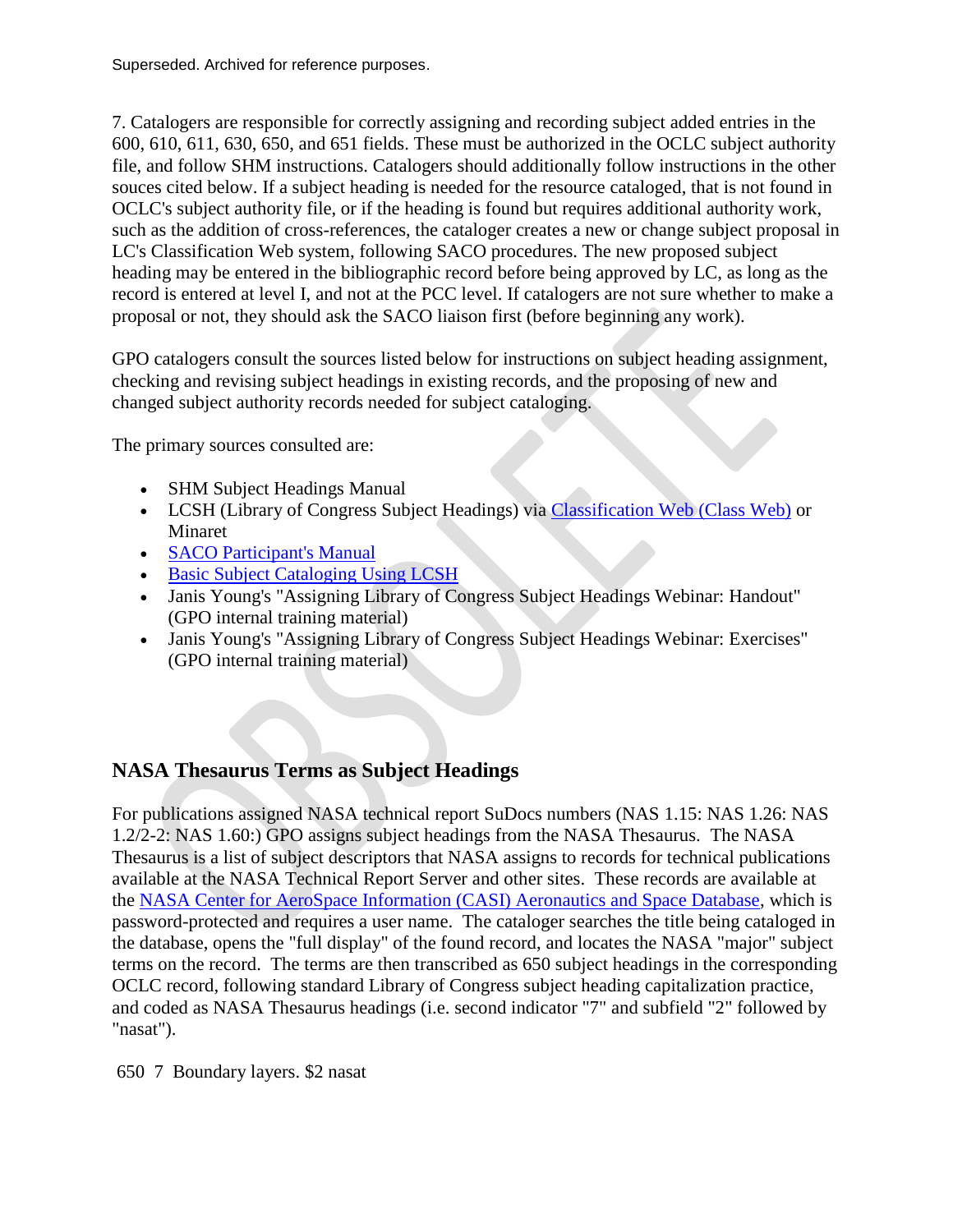If a NASA technical report is published as a multipart, there will be a record for each part in the CASI database. All NASA Thesaurus terms for the parts will be transcribed in the OCLC record, with the exception of identical terms already transcribed from other parts.

Library of Congress subject headings are included on a NASA technical report bibliographic record when a record cannot be found in the CASI database for the title being cataloged. If an OCLC record containing Library of Congress subject headings is being used for copy cataloging for a NASA technical report, those headings will be retained on the OCLC record, as well as the record in the [CGP.](http://catalog.gpo.gov/F)

Because NASA Thesaurus headings meet the BIBCO standard of being derived from a "recognized thesaurus," catalog records containing such headings are eligible for upgrade to PCC status, provided that the records meet all other PCC standards.

## **NLM, AGL, and Other Non-LC Subject Headings**

The National Library of Medicine (NLM) and National Agricultural Library (NAL) maintain their own subject thesauri for use in their cataloging work. The headings are coded with second indicator "2" (NLM) and second indicator "3" (AGL) in the 6xx MARC field. When encountered during copy cataloging, GPO retains these headings for the [CGP](http://catalog.gpo.gov/F) only when there is clear indication that they were entered by NLM or AGL (i.e., NLM or AGL appear in a 040 subfield). NLM and AGL headings meet the BIBCO standard of being derived from "a recognized thesaurus" and bibliographic records containing such headings are eligible for upgrade to PCC status, provided that the record meets all other PCC standards and NLM or AGL appear in a 040 subfield. GPO never verifies or authorizes MESH or AGL headings, neither do these headings undergo authority control processing. They are merely removed or retained locally, per the guideline above

Other non-LC subject headings may be retained in an OCLC record, but are not included in a corresponding CGP record.

## **Library of Congress Genre/Form Terms for Library and Archival Materials (LCGFT)**

Library of Congress Genre/Form Terms for Library and Archival Materials (LCGFT) appear in the 655 fields of bibliographic records. These headings are identified by second indicator "7," and subfield 2 with value "lcgft." When encountered in copy cataloging, GPO always leaves these in the OCLC master record. However, GPO removes these from the local record, except in records for cartographic or audiovisual resources. In records for cartographic or audiovisual resources, the LCGFT headings, if controlled in OCLC, are retained in the local record, as well as in the OCLC master record. Any LCGFTs that do not control in OCLC, are removed from the local record.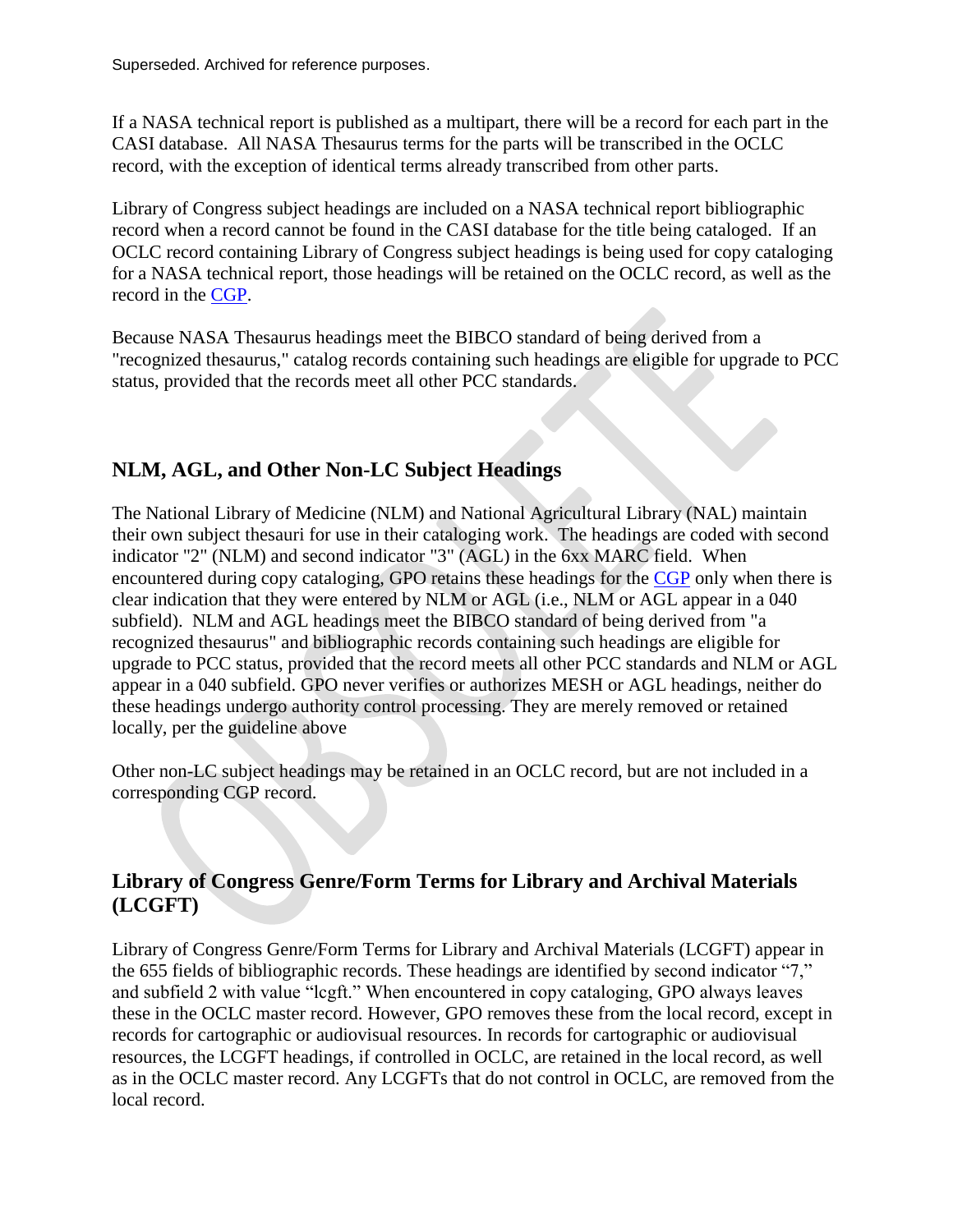In addition, GPO is beginning to add LCGFTs to original and modified records for cartographic and audiovisual resources. These will be included in the OCLC master and local CGP records.

1. Catalogers can locate and select the appropriate terms by searching by "genre" in the OCLC authority file for a broader term. The search results will include the narrower terms. Catalogers select the relevant narrow terms, and follow increasingly more narrow terms. For example, if selecting a term for a map, the cataloger can search "cartographic materials," for narrower terms. If selecting a term for an audiovisual resource, the cataloger can search "motion pictures" or "video recordings" for narrower terms. The cataloger may progress from nonfiction films to documentary films to educational films to science films to nature films, and finally to wildlife films.

2. Alternatively, catalogers may search for LCGFTs in [Classification Web.](http://classificationweb.net/) Many find [Classification Web](http://classificationweb.net/) to have superior search, retrieval, and display capability.

3. Catalogers can enter the term in their bibliographic record in OCLC, by inputting, for example, the following: 655 #7 Topographic maps. Then, the cataloger need only control the heading in OCLC, and the system will supply the subfield 2 with the value "lcgft."

#### **Adding LCGFT to Cartographic Records**

Catalogers should use the following terms for these specific types of maps:

- Road maps: use for Motor vehicle use maps
- Nautical charts: use for nautical charts from NOAA and other agencies
- Quadrangle maps: use for USGS quadrangles.
- Tourist maps: use for maps from the National Park Service, National Forest Service, Bureau of Land Management and other agencies that show trails, recreation sites, and other features of interest to visitors.
- Remote sensing maps: use for satellite imagery
- Topographic maps: see authority record gf2011026697, especially scope note
- Bathymetric maps: see authority record gf2011026081

Other terms may be used as appropriate.

#### **Adding LCGFT to Audiovisual Records**

Recommended ways to search for LCGFTs are to use either:

- [Classification Web-](http://classificationweb.net/Menu/index.html) See link from the main menu labeled *Search Genre/Form Terms*
- Moving Image Genre-Form Terms